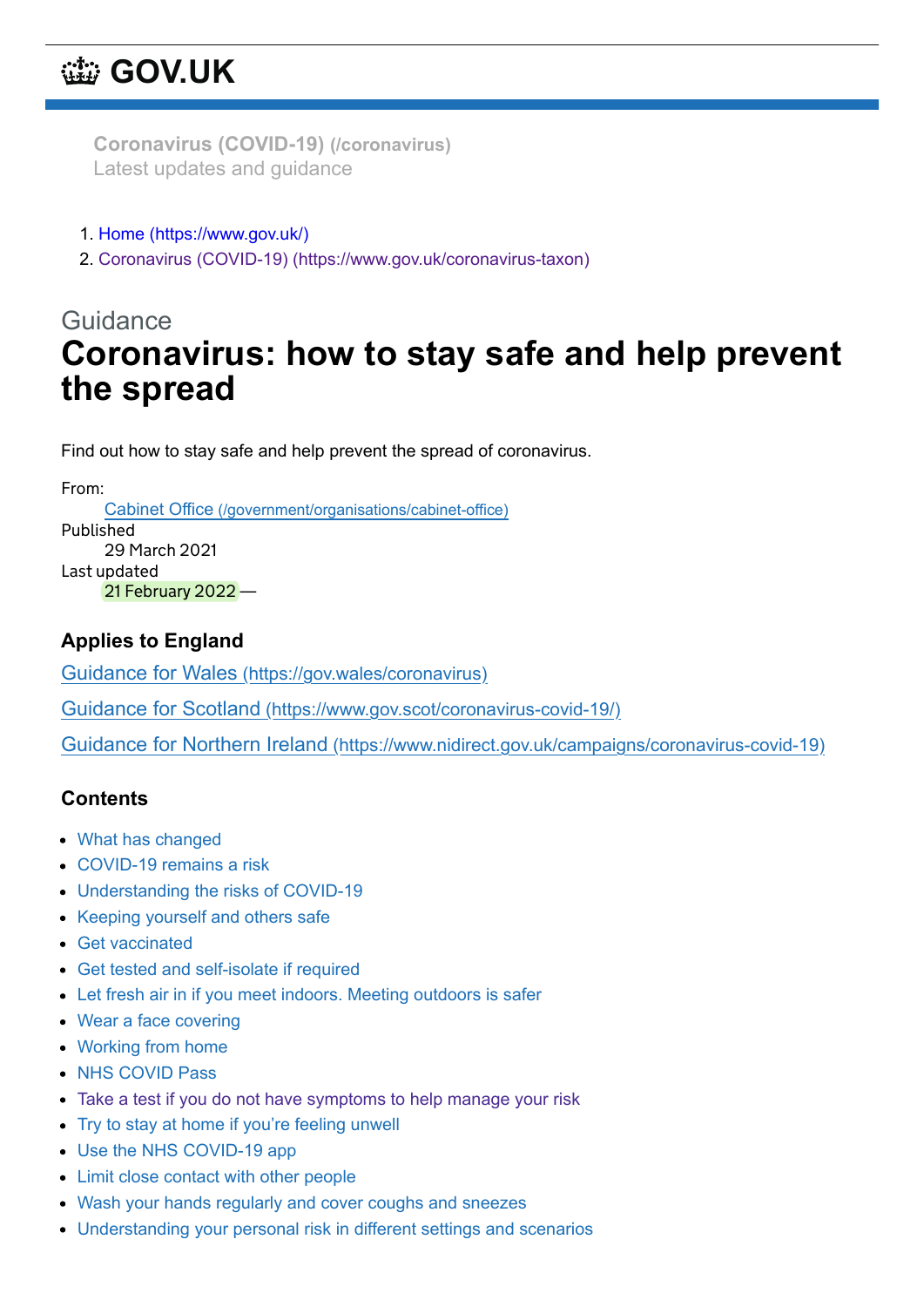- [Travelling in the UK and abroad](#page-7-1)
- [Businesses and venues](#page-8-0)

#### <span id="page-1-0"></span>**What has changed**

The government has published its plan for living with COVID-19 [\(https://www.gov.uk/government/publications/covid-19-response-living-with-covid-19\)](https://www.gov.uk/government/publications/covid-19-response-living-with-covid-19).

This means from 24 February:

- You will no longer be legally required to self-isolate if you test positive for COVID-19. New guidance will advise people who test positive to stay at home and avoid contact with other people.
- You will no longer be legally required to self-isolate if you are an unvaccinated close contact, and will no longer be advised to test for 7 days if you are a fully vaccinated close contact. New guidance will set out precautions for reducing risk to yourself and others.

#### <span id="page-1-1"></span>**COVID-19 remains a risk**

It is still possible to catch and spread COVID-19, even if you are fully vaccinated.

Anyone with COVID-19 symptoms or a positive test result should stay at home [\(https://www.gov.uk/government/publications/covid-19-stay-at-home-guidance/stay-at-home-guidance-for](https://www.gov.uk/government/publications/covid-19-stay-at-home-guidance/stay-at-home-guidance-for-households-with-possible-coronavirus-covid-19-infection)households-with-possible-coronavirus-covid-19-infection) and self-isolate immediately. If you have symptoms of COVID-19, you should arrange to take a PCR test [\(https://www.gov.uk/get-coronavirus-test\)](https://www.gov.uk/get-coronavirus-test) as soon as possible, even if you've had one or more doses of a COVID-19 vaccine.

COVID-19 will be a feature of our lives for the foreseeable future, so we need to learn to live with it and manage the risk to ourselves and others.

All of us can play our part by understanding the situations where risks of COVID-19 infection and transmission are likely to be higher, and taking action to reduce these risks.

Following this guidance will help you to understand situations where there is a greater risk of catching or spreading COVID-19 and the steps that you can take to stay safe and protect others. Every action you can take to help reduce the spread will help reduce pressure on the NHS during the winter months.

#### <span id="page-1-2"></span>**Understanding the risks of COVID-19**

The risk of catching or passing on COVID-19 can be higher in certain places and when doing certain activities. COVID-19 is spread by airborne transmission, close contact via droplets, and via surfaces. Airborne transmission is a very significant way that the virus circulates. It is possible to be infected by someone you don't have close contact with, especially if you're in a crowded and/or poorly ventilated space.

Close contact with an infected person is also a significant way COVID-19 is spread. When someone with COVID-19 breathes, speaks, coughs or sneezes, they release particles containing the virus that causes COVID-19. The particles can come into contact with the eyes, nose or mouth or can be breathed in by another person. The particles can also land on surfaces and be passed from person to person via touch.

In general, the risk of catching or passing on COVID-19 is higher in crowded and enclosed spaces, where there are more people who might be infectious and limited fresh air.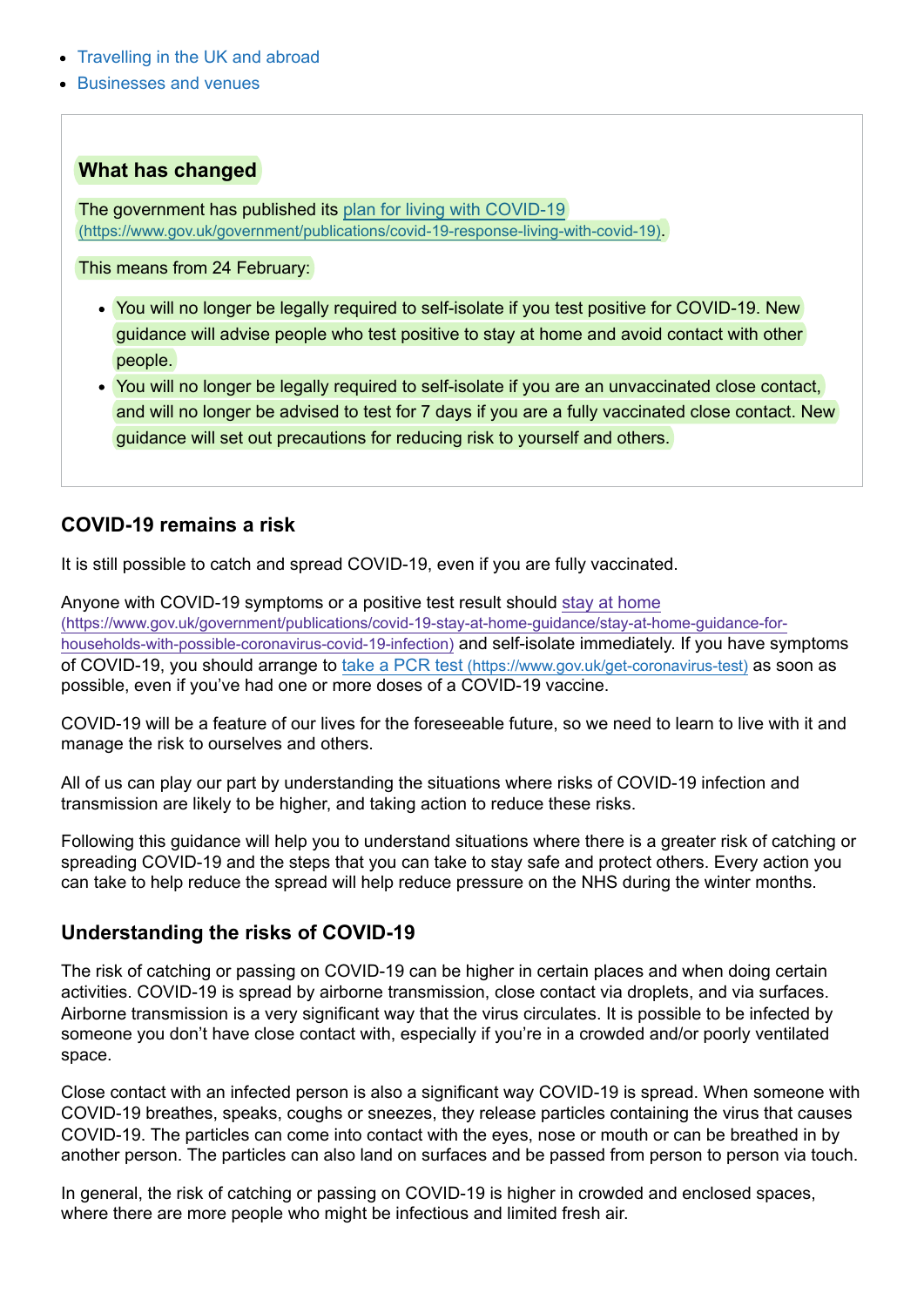In situations where there is a higher risk of catching or passing on COVID-19, you should be particularly careful to follow the guidance on keeping yourself and others safe. Every little action helps to keep us all safer.

## <span id="page-2-0"></span>**Keeping yourself and others safe**

There are still cases of COVID-19 in England and there is a risk you could catch or pass on the virus, even once you are fully vaccinated. This means it is important that you understand and consider the risks of catching or spreading COVID-19 in all situations.

While no situation is risk free, there are easy and effective actions you can take to protect yourself and others around you.

[If you are worried about going back to a more 'normal' life, there is information from the NHS on how to](https://www.nhs.uk/every-mind-matters/coronavirus/tips-to-cope-with-anxiety-lockdown-lifting/) cope with anxiety about lockdown lifting (https://www.nhs.uk/every-mind-matters/coronavirus/tips-to-cope-withanxiety-lockdown-lifting/).

#### <span id="page-2-1"></span>**Get vaccinated**

All adults in England have now been offered at least 2 doses of a COVID-19 vaccine and all eligible adults have now also been offered a booster. The vaccines are safe and effective. Getting your initial course of a COVID-19 vaccine and a booster is the best way of protecting yourself and others against COVID-19.

[If you have not yet received 2 doses of a COVID-19 vaccine, you should get vaccinated](https://www.nhs.uk/conditions/coronavirus-covid-19/coronavirus-vaccination/) (https://www.nhs.uk/conditions/coronavirus-covid-19/coronavirus-vaccination/). Evidence indicates that 2 doses of a COVID-19 vaccine continues to provide protection against severe disease, including against Omicron, but this protection declines slowly over time. Boosters provide a high level of protection against Omicron. You should therefore get a booster vaccine for COVID-19 as soon as possible.

Whilst the vaccines, particularly booster doses, provide a high level of protection against severe disease, hospitalisation and death, it is still possible to get COVID-19 and to pass it on to others. We all need to do what we can to reduce the spread of COVID-19 to protect others and to reduce the risk of new variants developing and spreading.

Following the advice in this guidance will help you to protect your friends, family, and communities.

## <span id="page-2-2"></span>**Get tested and self-isolate if required**

#### **If you have symptoms or test positive**

If you develop COVID-19 symptoms [\(https://www.nhs.uk/conditions/coronavirus-covid-19/symptoms/\)](https://www.nhs.uk/conditions/coronavirus-covid-19/symptoms/), selfisolate immediately and get a PCR test [\(https://www.gov.uk/get-coronavirus-test\)](https://www.gov.uk/get-coronavirus-test), even if your symptoms are mild. This is because many people experience mild symptoms from COVID-19, but may still pass on the virus to others.

The main symptoms of COVID-19 are recent onset of any of the following:

- a new continuous cough
- a high temperature
- a loss of, or change in, your normal sense of taste or smell

You should self-isolate at home while you get a PCR test [\(https://www.gov.uk/get-coronavirus-test\)](https://www.gov.uk/get-coronavirus-test) and wait for the results. You must self-isolate from the day your symptoms started, or from the day you receive a positive test result if you do not have any symptoms. You can end your self-isolation on the sixth day of self-isolation following 5 full days isolating and 2 negative rapid lateral flow test tests taken on consecutive days.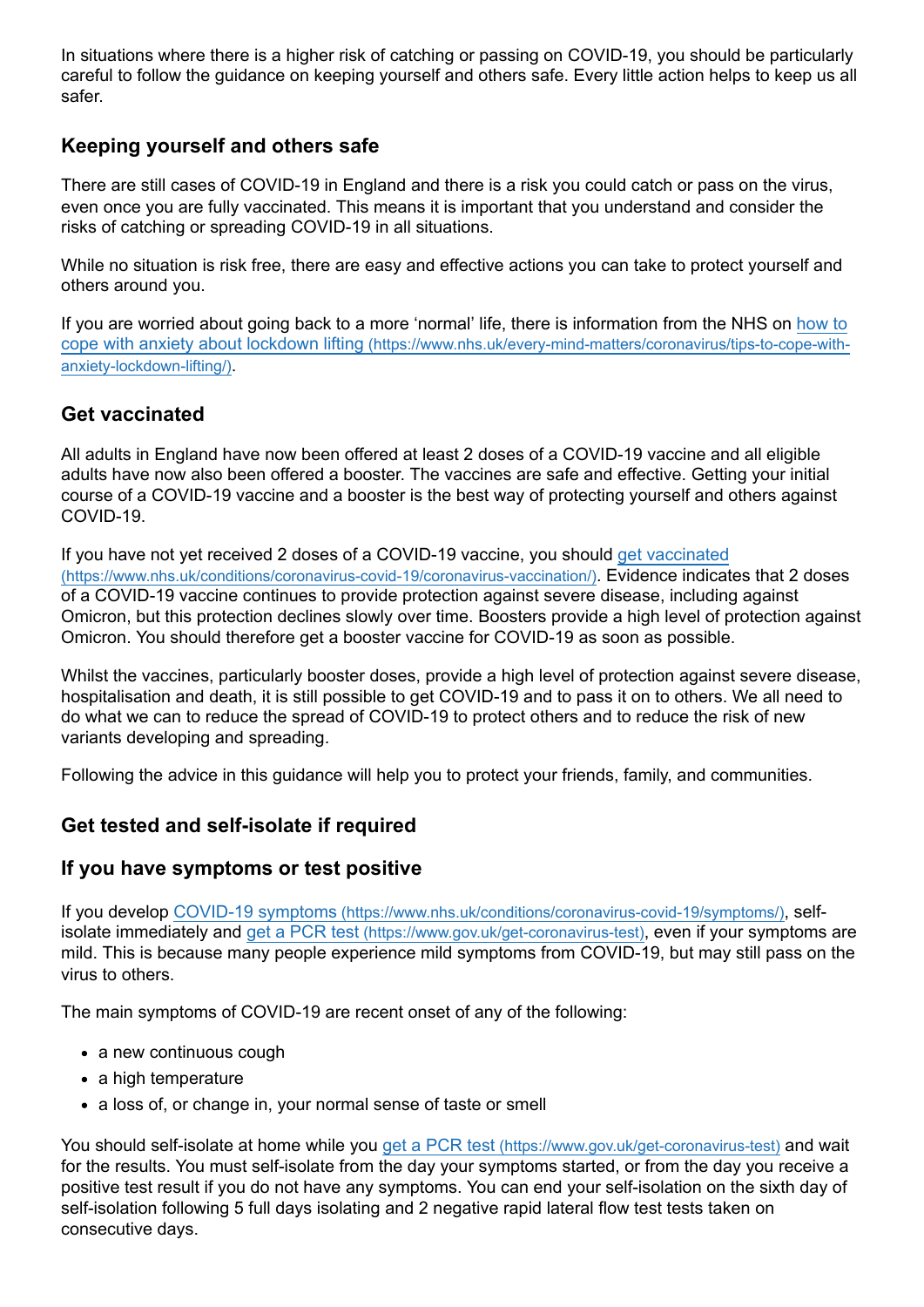The first rapid lateral flow test should not be taken before the fifth day. The self-isolation period remains 10 full days for those without negative results from 2 rapid lateral flow tests taken a day apart. This is the law, regardless of whether you have been vaccinated. Self-isolating is important because you could pass the infection on to others, even if you do not have symptoms. You must self-isolate for the full amount of time you are told to, because this is the period when the virus is most likely to be passed on to others.

If you have received a positive rapid lateral flow test result but do not have any of the main symptoms of COVID-19, you should report your result and self-isolate. You do not need to take a follow-up PCR test unless:

- [you wish to claim the Test and Trace Support Payment](https://www.gov.uk/test-and-trace-support-payment) (https://www.gov.uk/test-and-trace-supportpayment)
- you have a health condition that means you may be suitable for new COVID-19 treatments
- you are taking rapid lateral flow tests as part of research or surveillance programmes, and the programme asks you to do so
- you are an international arrival and have a positive day 2 rapid lateral flow test

## **If you are told to self-isolate by NHS Test and Trace**

You must also self-isolate if you are told to do so by NHS Test and Trace. Find out:

- [what you should do if you live in the same household as someone who has tested positive](https://www.gov.uk/government/publications/covid-19-stay-at-home-guidance/stay-at-home-guidance-for-households-with-possible-coronavirus-covid-19-infection) (https://www.gov.uk/government/publications/covid-19-stay-at-home-guidance/stay-at-home-guidance-forhouseholds-with-possible-coronavirus-covid-19-infection)
- [what you should do if you've come into contact with someone outside your household who has](https://www.gov.uk/government/publications/guidance-for-contacts-of-people-with-possible-or-confirmed-coronavirus-covid-19-infection-who-do-not-live-with-the-person/guidance-for-contacts-of-people-with-possible-or-confirmed-coronavirus-covid-19-infection-who-do-not-live-with-the-person) tested positive (https://www.gov.uk/government/publications/guidance-for-contacts-of-people-with-possibleor-confirmed-coronavirus-covid-19-infection-who-do-not-live-with-the-person/guidance-for-contacts-of-peoplewith-possible-or-confirmed-coronavirus-covid-19-infection-who-do-not-live-with-the-person)

## **Guidance on self-isolating**

When self-isolating, follow the:

- stay at home guidance for people with suspected or confirmed COVID-19 [\(https://www.gov.uk/government/publications/covid-19-stay-at-home-guidance/stay-at-home-guidance-for](https://www.gov.uk/government/publications/covid-19-stay-at-home-guidance/stay-at-home-guidance-for-households-with-possible-coronavirus-covid-19-infection)households-with-possible-coronavirus-covid-19-infection)
- stay at home guidance for non-household contacts of people with confirmed COVID-19 (https://www.gov.uk/government/publications/guidance-for-contacts-of-people-with-possible-or-confirmed[coronavirus-covid-19-infection-who-do-not-live-with-the-person/guidance-for-contacts-of-people-with-possible](https://www.gov.uk/government/publications/guidance-for-contacts-of-people-with-possible-or-confirmed-coronavirus-covid-19-infection-who-do-not-live-with-the-person/guidance-for-contacts-of-people-with-possible-or-confirmed-coronavirus-covid-19-infection-who-do-not-live-with-the-person)or-confirmed-coronavirus-covid-19-infection-who-do-not-live-with-the-person)

This will help reduce the risk of spreading COVID-19 to other members of your household and community. In both cases you must isolate at all times and not have contact with other people. There are only very limited circumstances when you do not have to do this, such as seeking medical assistance. If you do leave your home during your period of self-isolation for a permitted reason, you should maintain social distancing, keep 2 metres apart from other people, and wear a face covering where possible.

You may be entitled to a one-off payment of £500 through the NHS Test and Trace Support Payment scheme if you are required to stay at home and self-isolate, or you are the parent or guardian of a child who has been told to self-isolate. You should visit your local authority website (https://www.gov.uk/find-localcouncil) [for information on Test and Trace Support Payments and other practical support offered in your](https://www.gov.uk/find-local-council) area including help accessing food. If you require prescription medication there is a medicine delivery service available through pharmacies and dispensing GPs.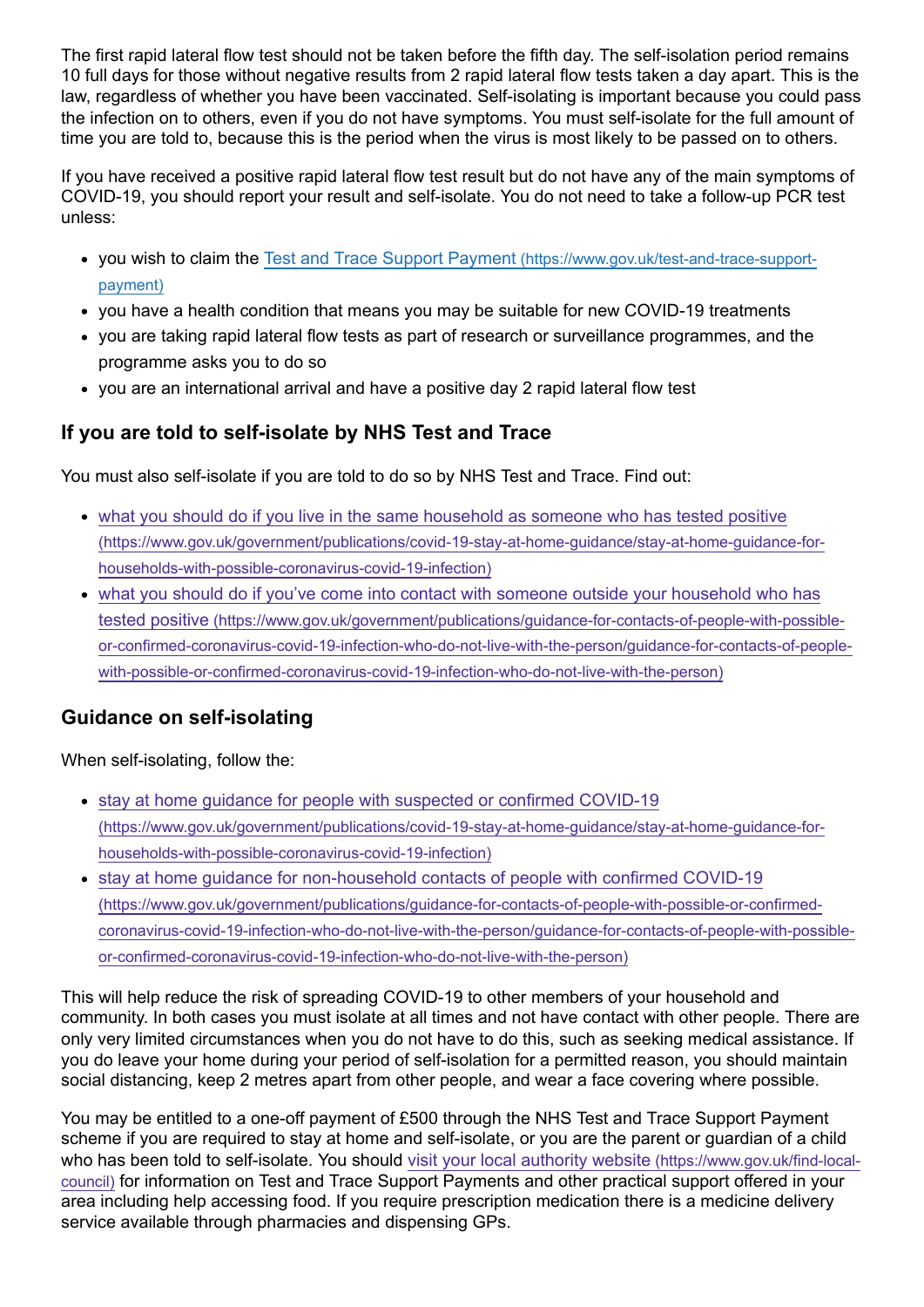You could be fined if you do not self-isolate after being told to by NHS Test and Trace.

## **Self-isolation exemptions**

You're not required to self-isolate (https://www.gov.uk/guidance/nhs-test-and-trace-how-it-works#exemptionsfrom-self-isolation-for-contacts) [if you live in the same household as someone with COVID-19, or are a](https://www.gov.uk/guidance/nhs-test-and-trace-how-it-works#exemptions-from-self-isolation-for-contacts) close contact of someone with COVID-19, and any of the following apply:

- you're fully vaccinated
- you're below the age of 18 years and 6 months
- you've taken part in or are currently part of an approved COVID-19 vaccine trial
- you're not able to get vaccinated for medical reasons

If you are aged 5 years and over and have been identified as a contact of someone with COVID-19, and you are not legally required to self-isolate, you are now strongly advised to:

- take a lateral flow test every day for 7 days
- take this daily lateral flow test before you leave your home for the first time that day

If any of these lateral flow tests are positive, you should immediately self-isolate in order to protect other people.

NHS Test and Trace will contact you [\(https://www.gov.uk/guidance/nhs-test-and-trace-how-it-works\)](https://www.gov.uk/guidance/nhs-test-and-trace-how-it-works) to let you know that you have been identified as a contact and check whether you are legally required to selfisolate.

If you have previously received a positive COVID-19 PCR test result, you are not usually advised to be re-tested within 90 days of this result.

However, you should have a PCR test within 90 days of a previous positive PCR test if you develop any new symptoms of COVID-19 or you are required to take a PCR test upon entry into the UK.

If you are tested within 90 days of a positive PCR test result for either of these reasons, and the PCR test result is positive, you must self-isolate and follow the stay at home guidance [\(https://www.gov.uk/government/publications/covid-19-stay-at-home-guidance/stay-at-home-guidance-for](https://www.gov.uk/government/publications/covid-19-stay-at-home-guidance/stay-at-home-guidance-for-households-with-possible-coronavirus-covid-19-infection)households-with-possible-coronavirus-covid-19-infection).

You can find further guidance for household contacts (https://www.gov.uk/government/publications/covid-19 [stay-at-home-guidance/stay-at-home-guidance-for-households-with-possible-coronavirus-covid-19-infection\)](https://www.gov.uk/government/publications/covid-19-stay-at-home-guidance/stay-at-home-guidance-for-households-with-possible-coronavirus-covid-19-infection) and guidance for non-household contacts (https://www.gov.uk/government/publications/guidance-for-contacts-of[people-with-possible-or-confirmed-coronavirus-covid-19-infection-who-do-not-live-with-the-person/guidance-for](https://www.gov.uk/government/publications/guidance-for-contacts-of-people-with-possible-or-confirmed-coronavirus-covid-19-infection-who-do-not-live-with-the-person/guidance-for-contacts-of-people-with-possible-or-confirmed-coronavirus-covid-19-infection-who-do-not-live-with-the-person)contacts-of-people-with-possible-or-confirmed-coronavirus-covid-19-infection-who-do-not-live-with-the-person) of people with confirmed COVID-19 infections.

## <span id="page-4-0"></span>**Let fresh air in if you meet indoors. Meeting outdoors is safer**

When a person infected with COVID-19 coughs, talks or breathes, they release droplets and aerosols which can be breathed in by another person. Meeting outdoors vastly reduces the risk of airborne transmission, but this may not always be possible. If you're indoors, you should let fresh air in to reduce the risk of catching or spreading COVID-19.

The more fresh air you let into your home or other enclosed spaces, the less likely a person is to inhale infectious particles.

You can let in fresh air by uncovering vents and opening doors and windows. Opening your windows for just 10 minutes, or a small amount of time continuously where you can, makes a significant difference. This is particularly important before, during, and after meeting people you do not live with indoors.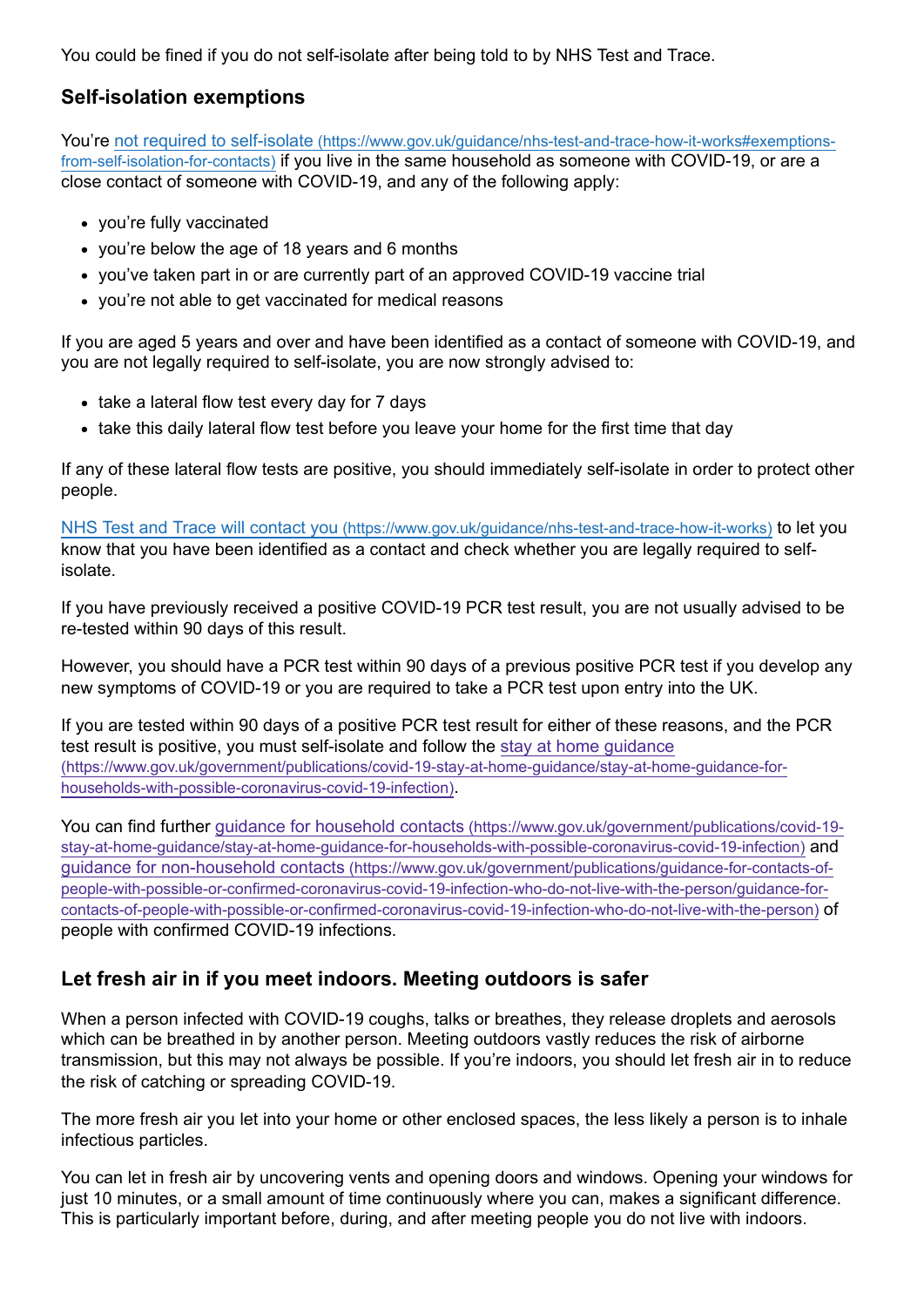Do not prop fire doors open. If you have an extractor fan at home, for example in your bathroom or kitchen, think about leaving it running for longer than usual with the door closed after someone has used the room. If you are concerned about the costs of heating, opening windows for shorter periods of time can still help to reduce the risk of the virus spreading. Wearing extra layers can help you to keep warm. You may be able to change the layout of your room so that you do not sit close to cold draughts from open windows or doors.

[There is guidance for the public on how to ventilate indoor spaces to stop the spread of COVID-19,](https://www.gov.uk/government/publications/covid-19-ventilation-of-indoor-spaces-to-stop-the-spread-of-coronavirus) including if someone is self isolating (https://www.gov.uk/government/publications/covid-19-ventilation-of-indoorspaces-to-stop-the-spread-of-coronavirus). This includes advice on how to claim financial and practical help on heating your home.

#### <span id="page-5-0"></span>**Wear a face covering**

COVID-19 spreads through the air by droplets and aerosols that are exhaled from the nose and mouth of an infected person. Whilst there is no longer a legal requirement to wear a face covering, the Government suggests that you continue to wear one in crowded and enclosed spaces, especially where [you come into contact with people you do not usually meet. Find out more information about face](https://www.gov.uk/government/publications/face-coverings-when-to-wear-one-and-how-to-make-your-own/face-coverings-when-to-wear-one-and-how-to-make-your-own#introduction) coverings (https://www.gov.uk/government/publications/face-coverings-when-to-wear-one-and-how-to-make-yourown/face-coverings-when-to-wear-one-and-how-to-make-your-own#introduction).

## <span id="page-5-1"></span>**Working from home**

The government is no longer asking people to work from home. People should now talk to their employers to agree arrangements to return to the office.

## <span id="page-5-2"></span>**NHS COVID Pass**

The NHS COVID Pass allows people to demonstrate their COVID-19 status to venues that decide to ask for it as a condition of entry. The app will allow people to generate a barcode that demonstrates that they are either fully vaccinated, have recorded a negative test result in the previous 48 hours, or are exempt from vaccination.

Venues and events are no longer required by law to check visitors' NHS COVID Pass. However, some venues where large crowds gather or are in close contact may choose to continue to check the COVID-[19 status of attendees and the workforce to keep everyone safer. Find out more about using the NHS](https://www.gov.uk/guidance/nhs-covid-pass) Covid Pass (https://www.gov.uk/guidance/nhs-covid-pass).

## <span id="page-5-3"></span>**Take a test if you do not have symptoms to help manage your risk**

Around 1 in 3 people with COVID-19 do not have any symptoms. This means they could be spreading the virus without knowing it. Testing regularly increases the chances of detecting COVID-19 when you are infectious but are not displaying symptoms, helping to make sure you do not spread COVID-19 by staying at home and self-isolating immediately.

Rapid lateral flow testing continues to be available free of charge. You can get tests from pharmacies or online. Find out more about how to get rapid lateral flow tests (https://www.nhs.uk/conditions/coronavirus[covid-19/testing/regular-rapid-coronavirus-tests-if-you-do-not-have-symptoms/\)](https://www.nhs.uk/conditions/coronavirus-covid-19/testing/regular-rapid-coronavirus-tests-if-you-do-not-have-symptoms/).

You are at higher risk of catching or passing on COVID-19 in crowded and enclosed spaces, where there are more people who might be infectious and where there is limited fresh air.

You may wish to take a rapid lateral flow test if it is expected there will be a period of high risk that day. [This includes spending time in crowded and enclosed spaces, or before visiting people who are at higher](https://www.nhs.uk/conditions/coronavirus-covid-19/people-at-higher-risk/who-is-at-high-risk-from-coronavirus/) risk of severe illness if they get COVID-19 (https://www.nhs.uk/conditions/coronavirus-covid-19/people-athigher-risk/who-is-at-high-risk-from-coronavirus/). Report your result and if positive, self-isolate immediately and take a PCR test.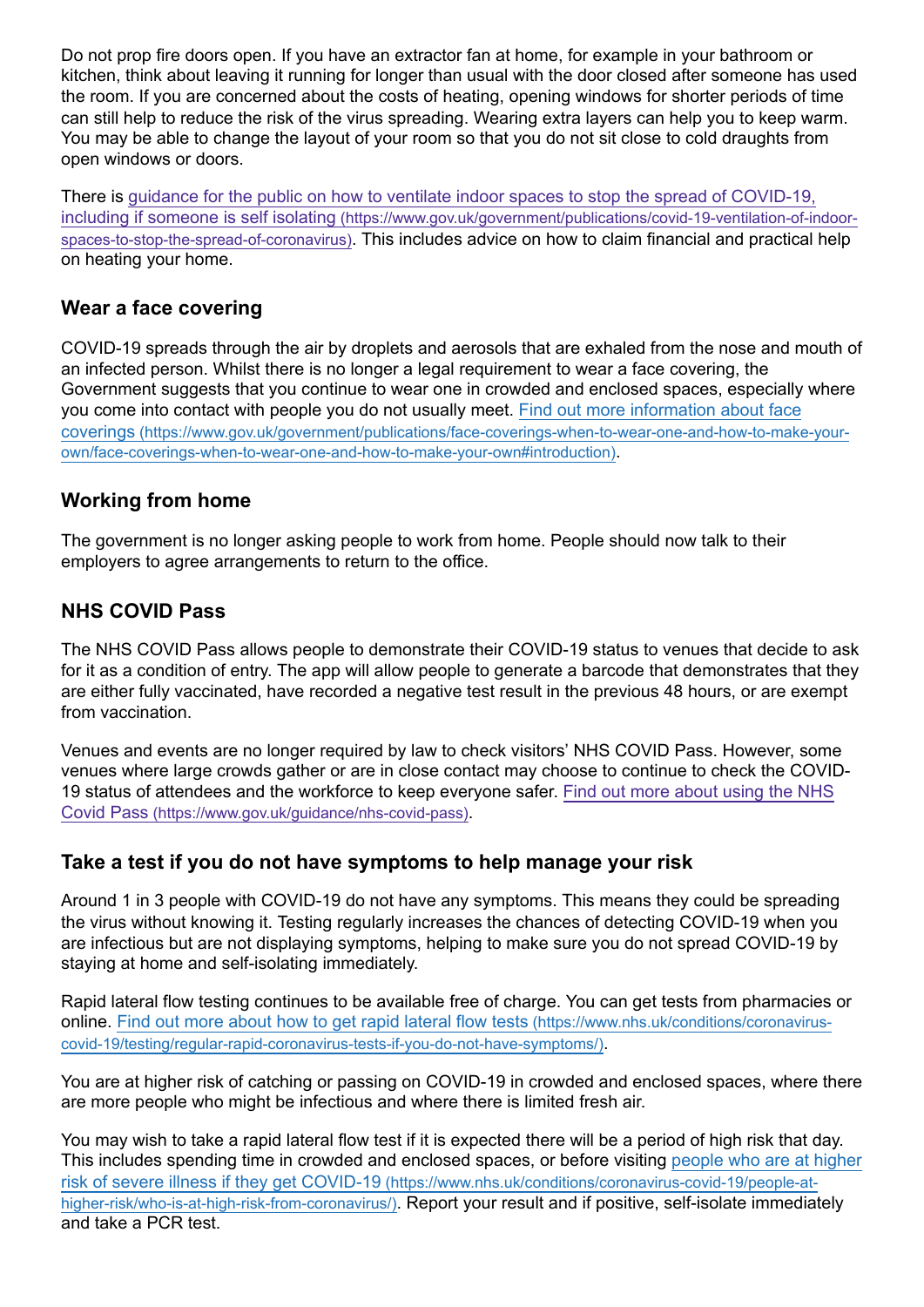Certain places such as health and social care settings, schools and prisons have their own specific testing rules and guidance. You should always make sure you are aware of this guidance if you visit or work in these places.

## <span id="page-6-0"></span>**Try to stay at home if you're feeling unwell**

If you develop COVID-19 symptoms [\(https://www.nhs.uk/conditions/coronavirus-covid-19/symptoms/\)](https://www.nhs.uk/conditions/coronavirus-covid-19/symptoms/), selfisolate immediately and get a PCR test (https://www.nhs.uk/conditions/coronavirus-covid-19/testing/get-testedfor-coronavirus/)[, even if your symptoms are mild. You should self-isolate at home while you book the test](https://www.nhs.uk/conditions/coronavirus-covid-19/testing/get-tested-for-coronavirus/) and wait for the results. You must self-isolate if you test positive.

If you feel unwell but do not have COVID-19 symptoms, or your COVID-19 test is negative, you may still have an illness which could be passed on to other people. Many common illnesses, like the flu or the common cold, are spread from one person to another. This can happen:

- when someone infected with an illness breathes, speaks, coughs or sneezes, releasing respiratory particles which can cause infection in another person
- through surfaces and belongings which can also be contaminated when people who are infected with an illness cough or sneeze near them or if they touch them, the next person to touch that surface may then become infected

Staying at home until you feel better reduces the risk that you will pass on an illness to your friends, colleagues, and others in your community. This will help reduce the burden on our health services.

## <span id="page-6-1"></span>**Use the NHS COVID-19 app**

Using [the NHS COVID-19 app](https://covid19.nhs.uk/) (https://covid19.nhs.uk/) helps stop the spread of the virus by informing you that you have been in close contact with someone who has since tested positive for COVID-19, even if you do not know each other. You can also use it to check in to venues with an NHS QR code and receive advice if there has been an outbreak. The app is free and easy to use and doing so can help you protect your loved ones and others.

The app also allows people to report symptoms and order coronavirus tests. To help protect yourself and others, [download and use the latest version of the NHS COVID-19 app](https://www.covid19.nhs.uk/) (https://www.covid19.nhs.uk/).

## <span id="page-6-2"></span>**Limit close contact with other people**

When someone with COVID-19 breathes, speaks, coughs or sneezes, they release particles containing the virus that causes COVID-19. These particles can be breathed in by another person.

You may choose to limit the close contact you have with people you do not usually live with. You may also choose to take a lateral flow test before being in close contact and also encourage those people you are meeting with to do so, which will help to manage periods of risk. This includes close contact in a higher risk environment, or when spending prolonged periods of time with a vulnerable individual.

These are personal choices which can help reduce your risk of catching or spreading COVID-19. It is important to consider that others may wish to continue to take a more cautious approach. We should all be considerate of this and provide the opportunity and space for others to reduce close contacts if they wish.

#### <span id="page-6-3"></span>**Wash your hands regularly and cover coughs and sneezes**

Wash your hands with soap and water or use hand sanitiser regularly throughout the day. Regular hand washing is an effective way to reduce your risk of catching illnesses, including COVID-19.

It is particularly important to wash your hands: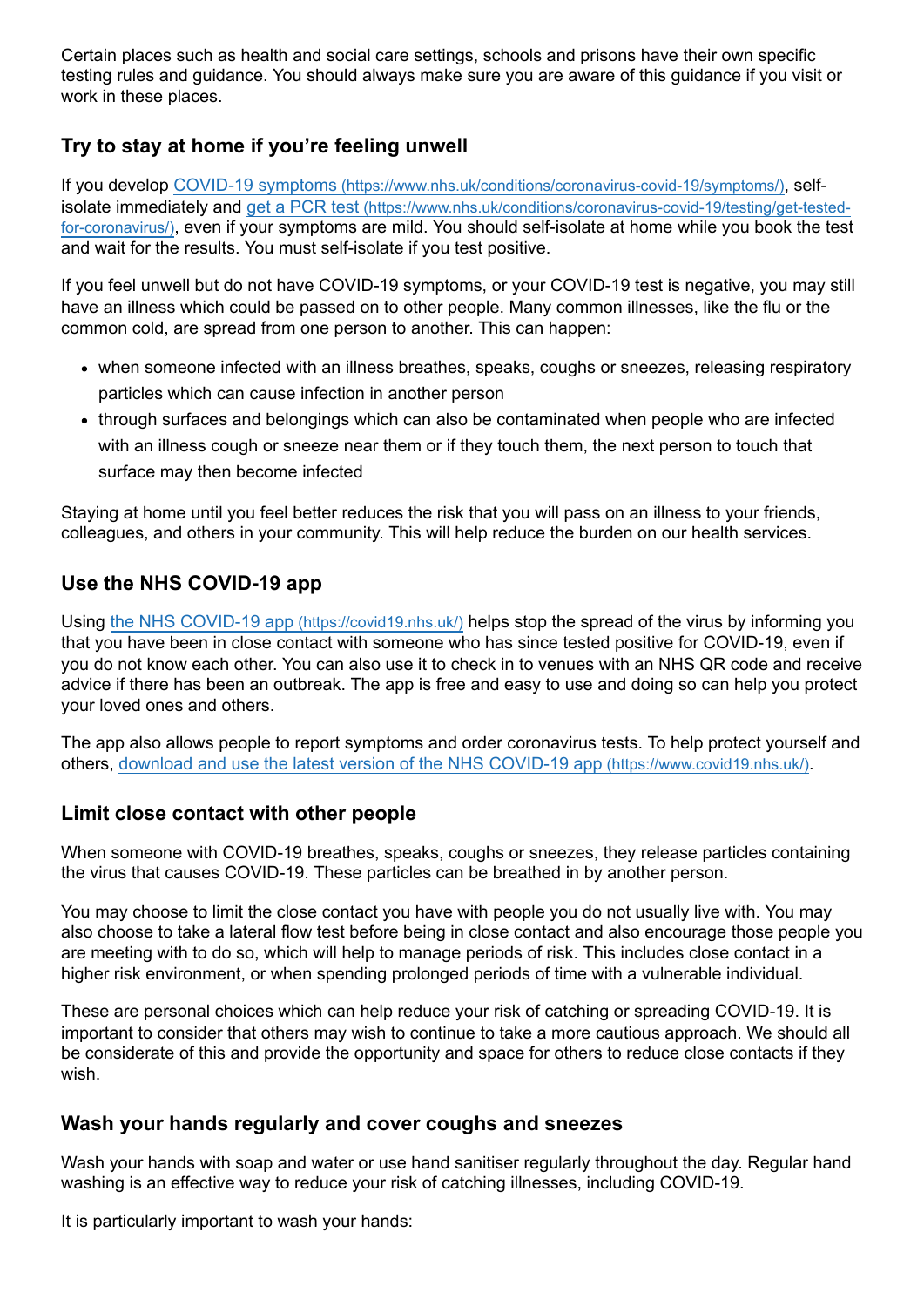- after coughing, sneezing and blowing your nose
- before you eat or handle food
- after coming into contact with surfaces touched by many others, such as handles, handrails and light switches
- after coming into contact with shared areas such as kitchens and bathrooms
- when you return home

Where possible, avoid touching your eyes, nose and mouth. If you do need to touch your face, for example to put on or take off your face covering, wash or sanitise your hands before and after.

Coughing and sneezing increases the number of droplets and aerosols released by a person, the distance they travel and the time they stay in the air. Covering coughs and sneezes will help reduce the spread of particles carrying COVID-19 and other viruses, including those that cause coughs and colds.

#### <span id="page-7-0"></span>**Understanding your personal risk in different settings and scenarios**

#### **If you were previously identified as clinically extremely vulnerable (CEV)**

Following expert clinical advice and the successful rollout of the COVID-19 vaccine programme, people previously considered to be CEV are not being advised to shield again. If you were previously identified as CEV, you should continue to follow the guidance contained in this page. You should take advice from your health professional on whether additional precautions are right for you.

#### **If you are pregnant**

Pregnant women who are unvaccinated or not fully vaccinated are at higher risk of becoming severely ill and of pre-term birth if they contract COVID-19. The Joint Committee on Vaccination and Immunisation (JCVI) has now advised that pregnant women should be included as a clinical risk group within the vaccination programme.

If you are pregnant or breastfeeding, you are strongly recommended to get your COVID-19 vaccinations and booster as soon as possible. You should not delay vaccination until after you have given birth.

The COVID-19 vaccines available in the UK have been shown to be effective and to have a good safety profile. Over 100,000 pregnant women have been vaccinated. It is important to have your COVID-19 vaccinations to protect you and your baby.

Find out more information on COVID-19 vaccination during pregnancy and breastfeeding (https://www.gov.uk/government/publications/covid-19-vaccination-women-of-childbearing-age-currently-pregnantplanning-a-pregnancy-or-breastfeeding/covid-19-vaccination-a-guide-for-women-of-childbearing-age-pregnantplanning-a-pregnancy-or-

[breastfeeding#:~:text=COVID%2D19%20vaccination%20is%20strongly,protect%20you%20and%20your%20baby.\)](https://www.gov.uk/government/publications/covid-19-vaccination-women-of-childbearing-age-currently-pregnant-planning-a-pregnancy-or-breastfeeding/covid-19-vaccination-a-guide-for-women-of-childbearing-age-pregnant-planning-a-pregnancy-or-breastfeeding#:~:text=COVID%2D19%20vaccination%20is%20strongly,protect%20you%20and%20your%20baby.).

#### **If you live in an area receiving an enhanced response to COVID-19**

The government will work with local authorities in areas which need an enhanced response to COVID-19 to avoid the NHS facing unsustainable pressure. It is particularly important for people living in these areas to follow the guidance on this page which will help to reduce the spread of COVID-19 and to help protect yourself and others. Enhanced Response Areas will also receive additional targeted support, such as surge testing and logistical resources to maximise vaccine uptake, for a 5 week period.

There are currently no areas receiving an enhanced response to COVID-19. This is kept under regular review and this page will be updated if areas are added to this list.

#### <span id="page-7-1"></span>**Travelling in the UK and abroad**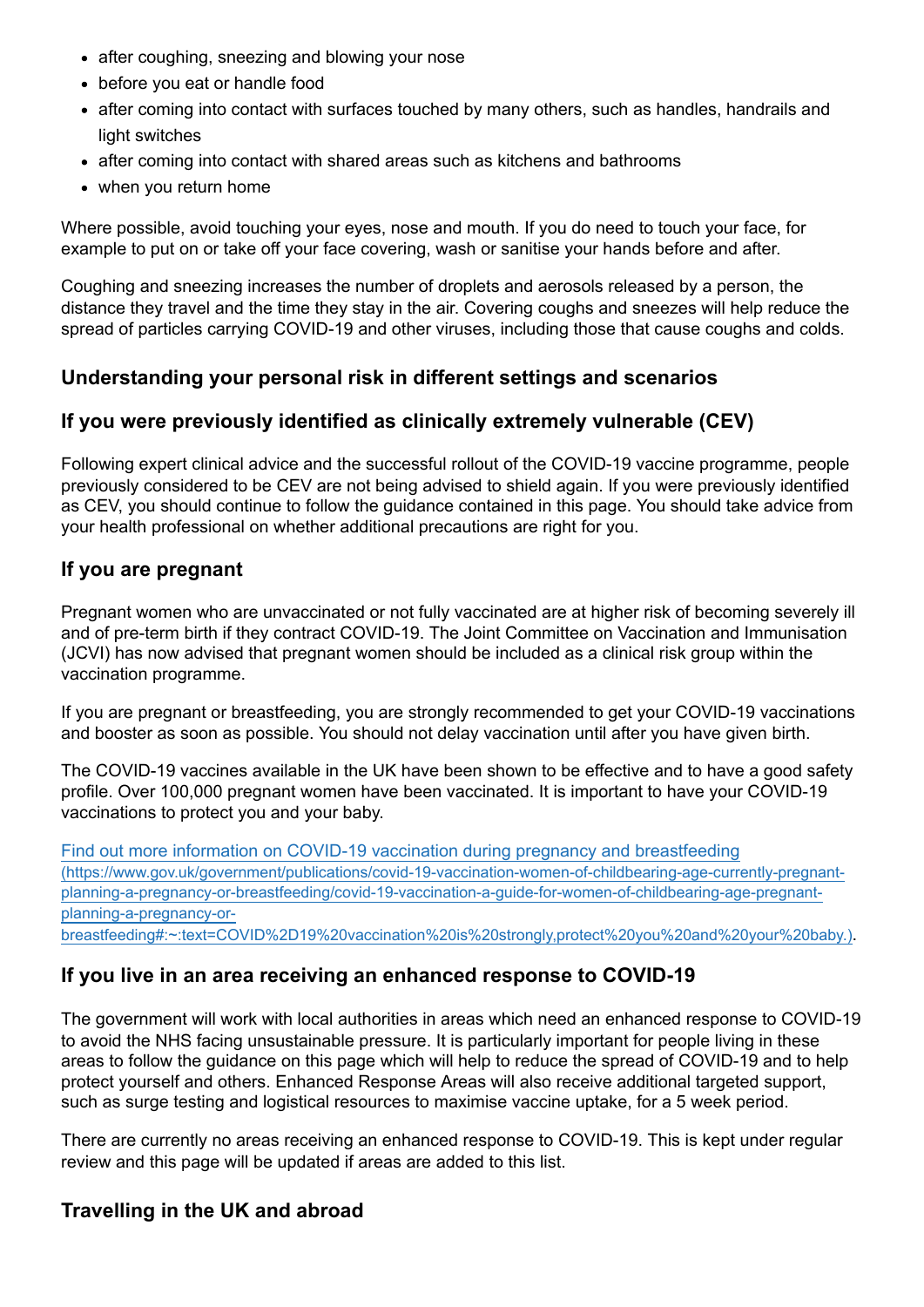## **International travel**

You must follow the rules for international travel [\(https://www.gov.uk/guidance/travel-to-england-from-another](https://www.gov.uk/guidance/travel-to-england-from-another-country-during-coronavirus-covid-19)country-during-coronavirus-covid-19).

## **Travelling to England from outside the UK**

[People planning to travel to England should follow the guidance on entering the UK](https://www.gov.uk/guidance/travel-to-england-from-another-country-during-coronavirus-covid-19) (https://www.gov.uk/guidance/travel-to-england-from-another-country-during-coronavirus-covid-19).

## **Travelling in the UK, Ireland and Channel Islands**

There are no restrictions on travel within England.

You should check the rules at your destination if you're planning to travel to Scotland, Wales or Northern Ireland, or to Ireland or the Channel Islands as there may be restrictions in place.

[Do not travel if you have COVID-19 symptoms or are self-isolating. Get a PCR test](https://www.gov.uk/get-coronavirus-test) (https://www.gov.uk/getcoronavirus-test) and follow the stay at home guidance (https://www.gov.uk/government/publications/covid-19 [stay-at-home-guidance/stay-at-home-guidance-for-households-with-possible-coronavirus-covid-19-infection\)](https://www.gov.uk/government/publications/covid-19-stay-at-home-guidance/stay-at-home-guidance-for-households-with-possible-coronavirus-covid-19-infection).

#### <span id="page-8-0"></span>**Businesses and venues**

[All businesses should follow the principles set out in the working safely guidance](https://www.gov.uk/guidance/working-safely-during-covid-19) (https://www.gov.uk/guidance/working-safely-during-covid-19).

Employers still have a legal duty to manage risks to those affected by their business. The way to do this is to carry out a health and safety risk assessment, including the risk of COVID-19, and to take reasonable steps to mitigate the risks you identify. The working safely guidance sets out a range of mitigations employers should consider including:

- identifying poorly ventilated areas in the venue, for example by using a CO2 monitor, and taking steps to improve air flow in these areas
- ensuring that staff and customers who are unwell do not attend the workplace or venue
- providing hand sanitiser to enable staff and customers to clean their hands more frequently, and cleaning surfaces that people touch regularly
- communicating to staff and customers the measures you have put in place

Settings in which face coverings are required must display signage or take other measures to ensure customers are aware of the requirement to wear a face covering on their premises where there is no applicable exemption or reasonable excuse.

Businesses are also encouraged to continue displaying NHS QR codes for attendees wishing to check in using the NHS COVID-19 app so they are alerted if there's an outbreak and can take action to protect others.

Published 29 March 2021 Last updated 21 February 2022 - [hide all updates](#page-8-1)

- <span id="page-8-1"></span>1. 21 February 2022
	- Update to provide details of upcoming changes to self-isolation regulations.
- 2. 9 February 2022 Added information on booster vaccine doses and information for pregnant women.
- 3. 27 January 2022

Edited chapters: NHS Covid pass, Face coverings and Travelling in the UK and abroad

4. 19 January 2022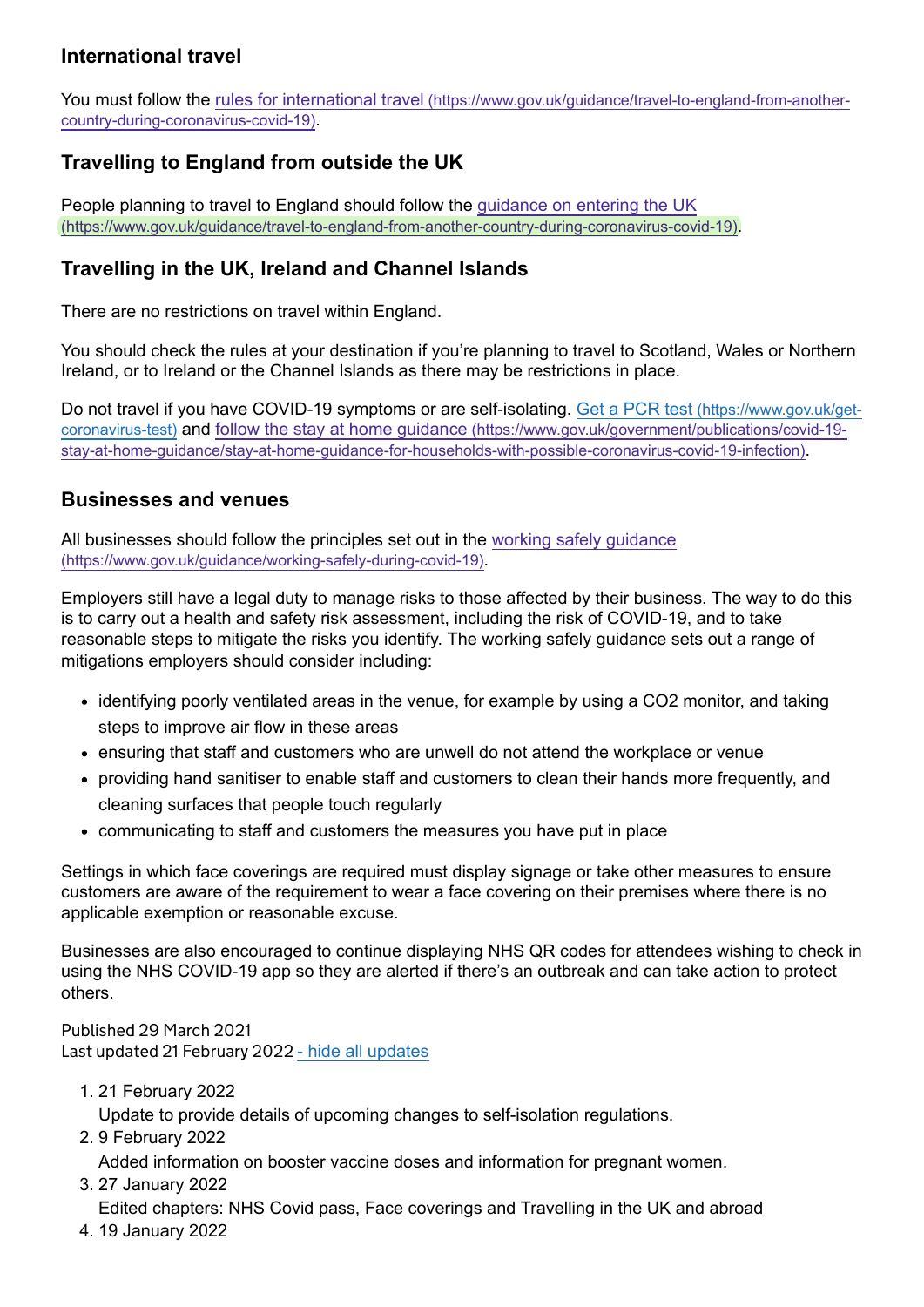The government has announced that the measures put in place under Plan B in England will be lifted.

5. 18 January 2022

'Get tested and self-isolate if required' updated to reflect new testing and isolation rules.

6. 17 January 2022

Updated guidance to explain that from Monday 17 January, people with COVID-19 in England can end their self-isolation after 5 full days, as long as they test negative on day 5 and day 6.

7. 11 January 2022

Updated 'get tested and self isolate if required' chapter with new guidance that most people who do not have COVID-19 symptoms but get a positive rapid lateral flow test result will not need to take a PCR test to confirm it.

8. 24 December 2021

Removed Cambridgeshire and Peterborough from the list of areas received an enhanced response to COVID-19.

9. 22 December 2021

Updated with the change to the 10-day self-isolation period, which can be reduced to 7 days for people who have tested positive for coronavirus.

10. 14 December 2021

Updated with new guidance on daily testing for contacts of positive cases, and removal of out of date information on self-isolation for contacts of Omicron cases.

11. 10 December 2021

Added additional guidance about when to take a test before attending an event when using NHS COVID Pass.

12. 8 December 2021

Updates to reflect new plan B measures being introduced to respond to the rise of the Omicron variant.

13. 6 December 2021

Added information on Nigeria being added to the red list at 4am on 6 December and new rules on pre-departure testing for people travelling to England. Removed Suffolk as a local authority area receiving an enhanced response to COVID-19.

14. 30 November 2021

Updated to provide detail of new measures implemented in response to the Omicron variant.

15. 29 November 2021

Added summary of expected or upcoming updates to COVID-19 rules that aim to prevent the spread of the Omnicron COVID-19 variant.

16. 17 November 2021

Guidance updated to reflect the move from recommending twice-weekly lateral flow testing to a riskbased approach.

17. 5 November 2021

Latest easy read document added to this page to reflect beyond step 4.

18. 5 November 2021

The easy read guide has been updated to the latest version that reflects beyond step 4.

19. 1 November 2021

Added 'Cambridgeshire and Peterborough' and 'Suffolk' as local authority areas receiving an enhanced response to COVID-19.

20. 15 October 2021

Translations added for latest version.

21. 4 October 2021

Updated link to current international travel guidance and removed reference to 'traffic light system' for international travel as this no longer exists.

22. 1 October 2021

Removed Cornwall Council, Devon County Council, Council of the Isles of Scilly, Plymouth City Council and Torbay Council as local authority areas receiving an enhanced response to COVID-19.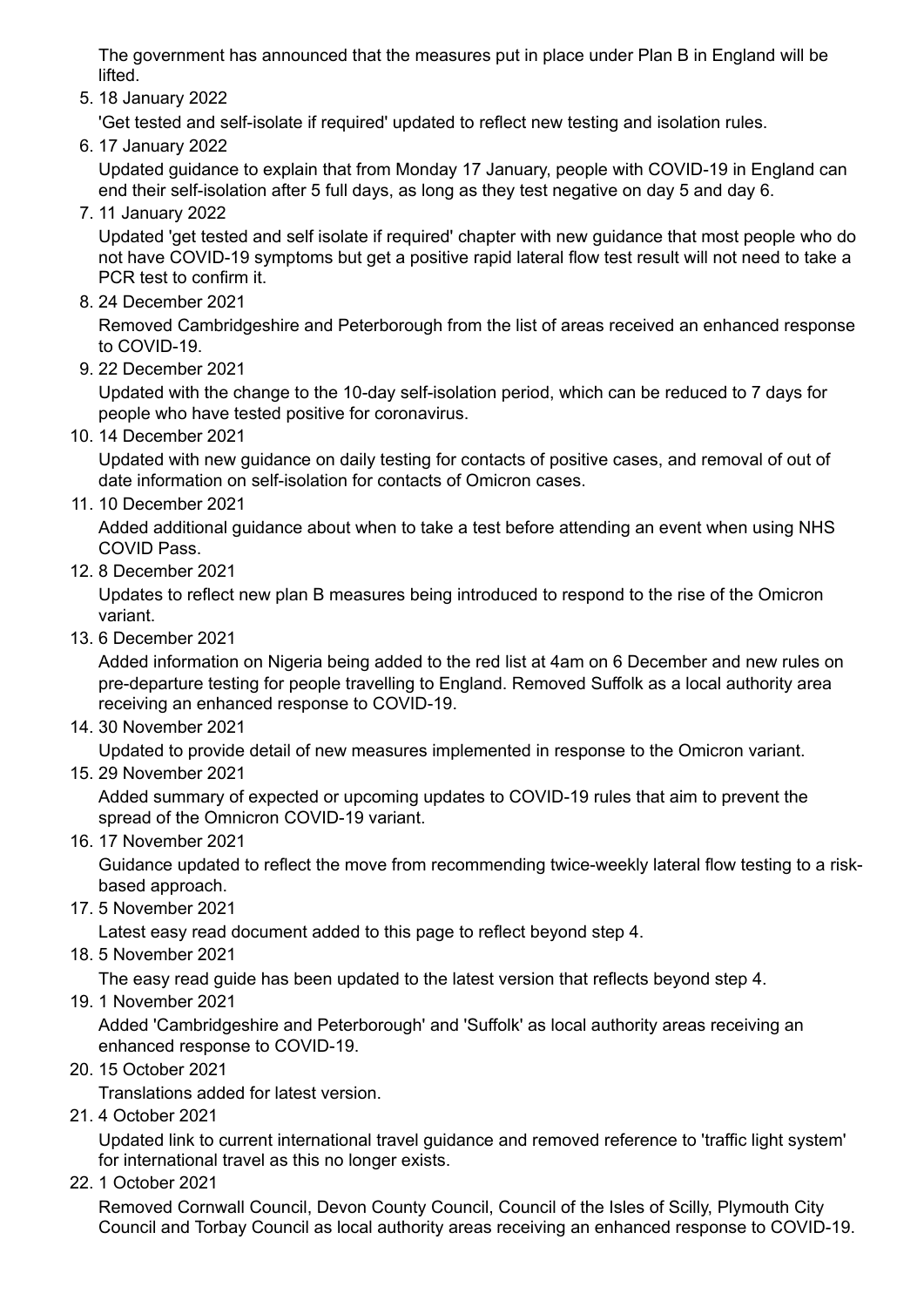#### 23. 14 September 2021

Updated guidance following Prime Minister's statement on the autumn and winter plan.

24. 13 September 2021

The following languages have been added or updated to reflect the latest step 4 guidance. - Arabic - Bengali - Farsi - Gujarati - Hindi - Polish - Punjabi Gurmukhi - Punjabi Shahmukhi - Slovak - Somali - Urdu - Welsh - French - Portuguese - Tamil We removed reference to Enhanced Response Areas as these were out of date.

25. 31 August 2021

Removed Darlington Borough Council, Durham County Council, Gateshead Council, Hartlepool Borough Council, Middlesbrough Council, Newcastle City Council, North Tyneside Council, Northumberland County Council, Redcar and Cleveland Borough Council, South Tyneside Council, Stockton-on-Tees Borough Council and Sunderland City Council as local authority areas receiving an enhanced response to COVID-19.

26. 27 August 2021

Added Cornwall Council, Devon County Council, Council of the Isles of Scilly, Plymouth City Council and Torbay Council as local authority areas receiving an enhanced response to COVID-19.

27. 20 August 2021

Updated structure and clarified language throughout to improve readability.

28. 16 August 2021

Removed references to 16 August in the self-isolation exemption criteria section. This is because the changes are now current.

29. 13 August 2021

Added information on self-isolation changes from 16 August

30. 11 August 2021

Added easy read version of 'how to stay safe and help prevent the spread' guidance.

31. 4 August 2021

Edited get tested and self-isolate. The length of time 18 year olds who are a contact of a positive case will be exempt from self-isolation has changed from 4 months after their 18th birthday to 6 months after.

32. 28 July 2021

Added Gujarati translation.

33. 27 July 2021

Corrected the 'International travel' section which said people should not travel to countries or territories on the red or amber lists. It now says "You should not travel to countries or territories on the red list.".

34. 27 July 2021

Removed Greater Manchester Combined Authority from areas receiving an enhanced response (covering Bolton, Bury, Manchester, Oldham, Rochdale, Salford, Stockport, Tameside, Trafford and Wigan)

35. 27 July 2021

Added translations for Step 4 guidance.

36. 26 July 2021

Added local authority areas receiving an enhanced response (Newcastle City Council, North Tyneside Council, Northumberland County Council, Durham County Council, Gateshead Council, South Tyneside Council, Sunderland City Council, Darlington Borough Council, Hartlepool Borough Council, Middlesbrough Council, Redcar and Cleveland Borough Council and Stockton-on-Tees Borough Council). Removed areas no longer receiving an enhanced response (Lancashire County Council, Blackpool Borough Council, Cheshire East Council, Cheshire West and Chester Council, Liverpool City Region, Warrington Borough Council, Bedford Borough Council, Blackburn with Darwen Borough Council and Bolton Council).

37. 22 July 2021

Updated with information for people who are pregnant.

38. 21 July 2021

Removed Birmingham City Council from areas where the new variant is spreading.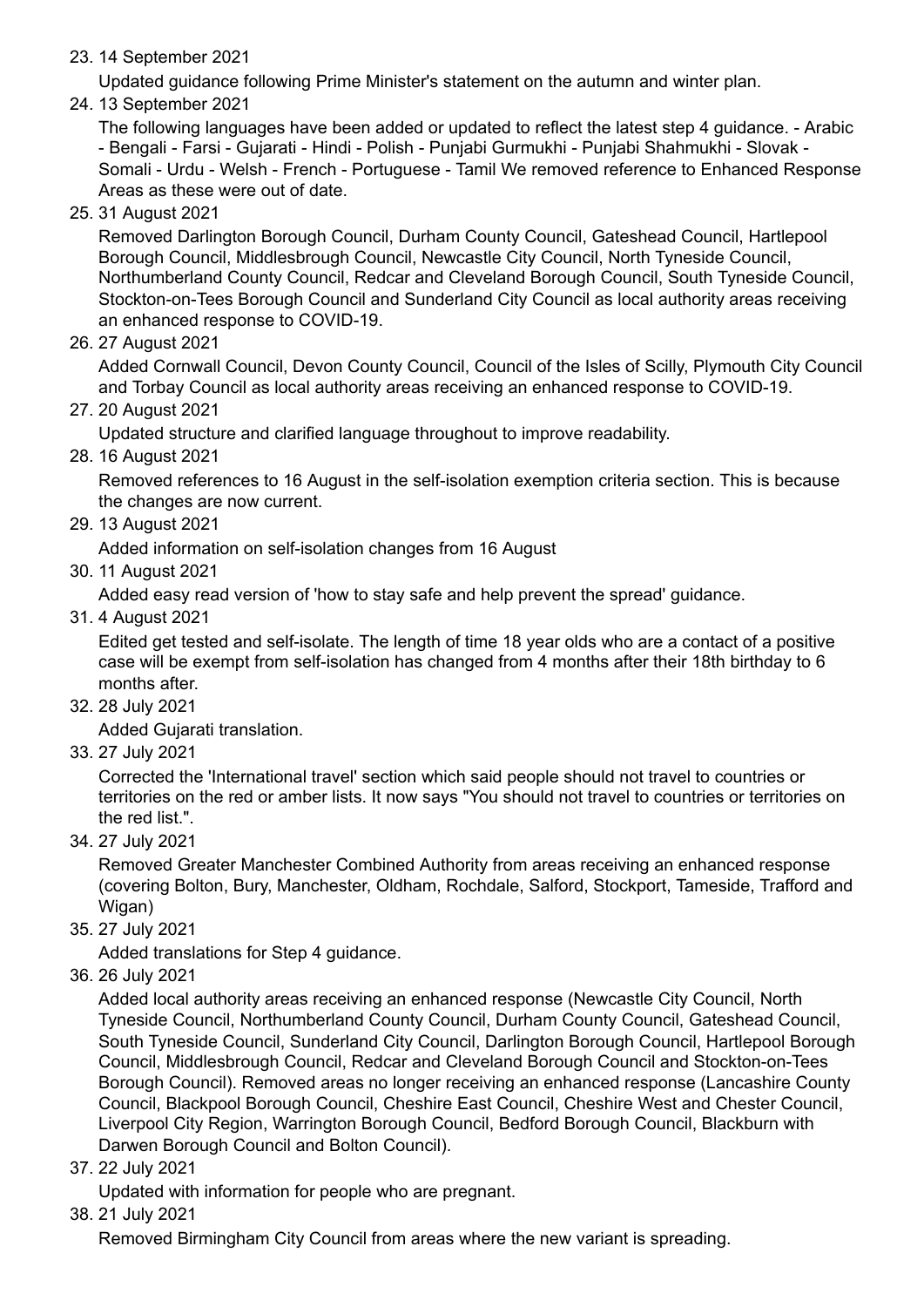39. 19 July 2021

Guidance updated for the move to COVID-19 rules step 4 on 19 July.

40. 12 July 2021

Guidance updated following the announcement of a move to step 4 on 19 July.

41. 12 July 2021

Added Brighton and Hove City Council to the areas where the Delta variant is spreading fastest.

42. 12 July 2021

Added Oxford City Council to the areas where the Delta variant is spreading fastest.

43. 8 July 2021

Removed Leicester City Council and North Tyneside Council from areas where the new variant is spreading.

44. 30 June 2021

Updated to clarify that a PCR test should be taken even if symptoms are mild.

45. 28 June 2021

Translations updated

46. 25 June 2021

Removed Kirklees from list of areas where there's an enhanced response to the spread of the Delta variant.

47. 23 June 2021

Updated international travel section with a link to new simplified guidance on international travel.

48. 22 June 2021

Removed Hounslow from list of areas where there's an enhanced response to the spread of the Delta variant

49. 21 June 2021

Translations updated to guidance published on 14 June.

50. 21 June 2021

Updated in line with new rules from 21 June. There are updates to the rules on weddings and civil partnership ceremonies and wedding receptions or civil partnership celebrations, commemorative events following a death such as a wake, stone setting or ash scattering, care home visits and domestic residential visits for children.

51. 17 June 2021

Updated to reflect the publication of revised guidance on arranging or attending a funeral during the coronavirus pandemic.

52. 15 June 2021

Updated to reflect the publication of revised wedding and civil partnership ceremonies, receptions and celebrations guidance and new guidance on what you need to do if you're planning a wedding or civil partnership or funeral, wake or commemoration in venues such as gardens or marquees on private land.

53. 14 June 2021

Updated the list of areas where the Delta variant is spreading with new councils.

54. 14 June 2021

Updated summary with information on changes from 21 June.

55. 8 June 2021

Added guidance for people living in areas with variants of concern.

56. 28 May 2021

Page updated to align with updated travel guidance in Northern Ireland.

57. 28 May 2021

Updated to provide clarity on the type of test to be used for those with or without symptoms. Changed the order of paragraphs in the support bubble section. Clarified the guidance on staying overnight in other people's homes.

58. 25 May 2021

The guidance for areas where the new COVID-19 variant is spreading has been updated to make it clearer we are not imposing local restrictions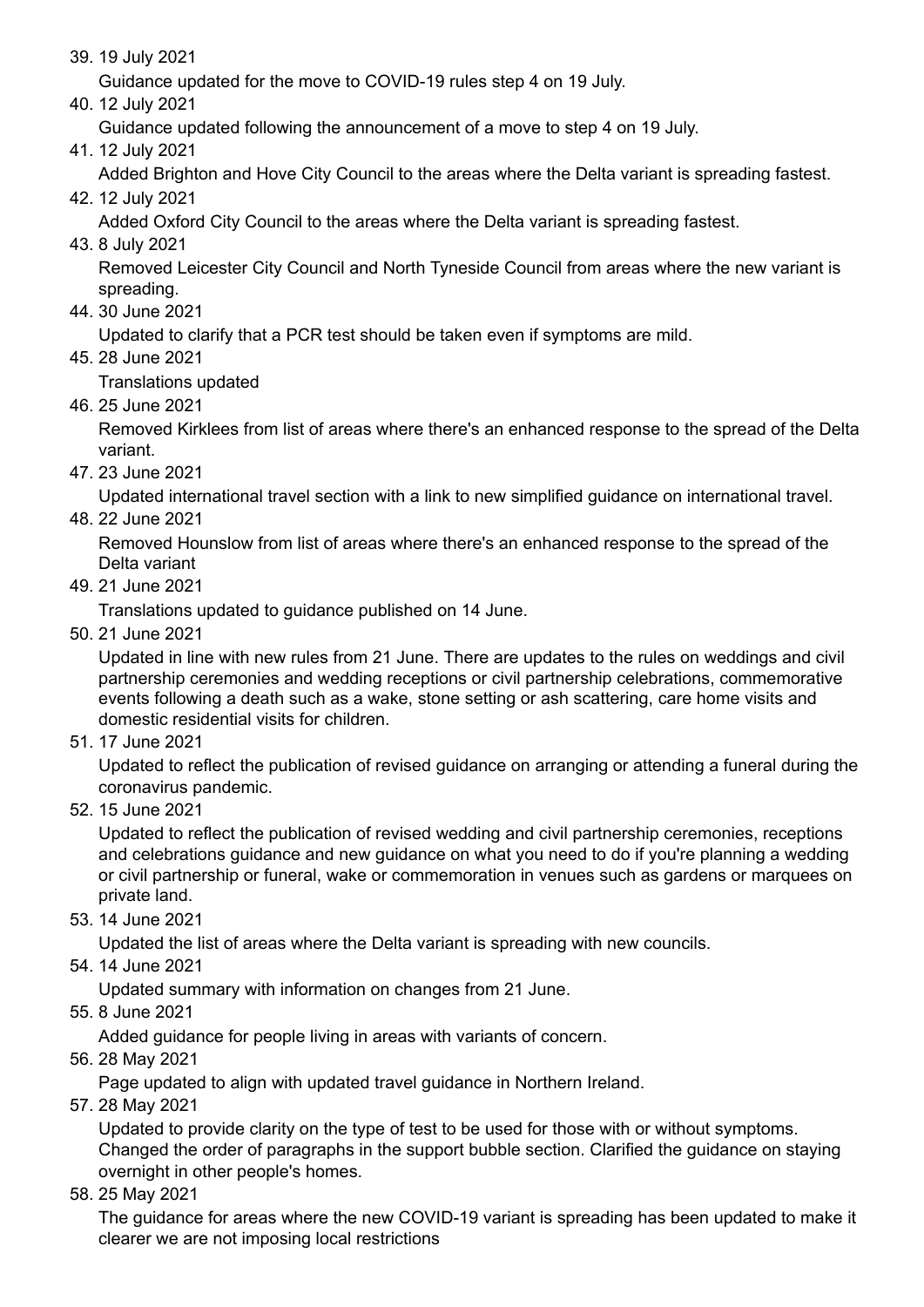59. 21 May 2021

Updated guidance for areas where the new COVID-19 variant is spreading

60. 17 May 2021

Step 3 guidance updates

61. 14 May 2021

Added additional guidance on new variant

62. 10 May 2021

Updated with new summary: "How the rules will change on 17 May".

63. 26 April 2021

Scottish Government travel restrictions updated.

64. 16 April 2021

Updated translated versions of guidance in accordance with 12 April changes.

65. 14 April 2021

Updated guidance on in-person teaching at universities and higher education.

66. 12 April 2021

Updated in line with the latest government guidance.

67. 6 April 2021

Updated with additional information on travelling within the Common Travel Area (CTA).

68. 5 April 2021

Updated to include how coronavirus restrictions will change from April 12th.

69. 2 April 2021

Added full translations to guidance.

70. 1 April 2021

Updated to clarify the rules on indoor mixing with members of your support bubble.

71. 1 April 2021

Updated with new advice for people who are clinically extremely vulnerable and clarification on the rules for staying overnight with members of your support bubble.

72. 30 March 2021

Coronavirus restrictions page updated to include translated summaries of 29 March guidance changes.

73. 29 March 2021 First published.

# **Related content**

- [COVID-19: guidance for households with possible coronavirus infection](https://www.gov.uk/government/publications/covid-19-stay-at-home-guidance) (/government/publications/covid-19-stay-at-home-guidance)
- [Working safely during coronavirus \(COVID-19\)](https://www.gov.uk/guidance/working-safely-during-covid-19) (/guidance/working-safely-during-covid-19)
- [NHS Test and Trace: what to do if you are contacted](https://www.gov.uk/guidance/nhs-test-and-trace-how-it-works) (/guidance/nhs-test-and-trace-how-it-works)
- [Using your NHS COVID Pass for travel abroad and at venues and settings in England](https://www.gov.uk/guidance/nhs-covid-pass) (/guidance/nhs-covid-pass)
- [How to self-isolate if you test positive for coronavirus \(COVID-19\) after international travel](https://www.gov.uk/guidance/how-to-quarantine-when-you-arrive-in-england) (/guidance/how-to-quarantine-when-you-arrive-in-england)

# **Collection**

[Coronavirus \(COVID-19\): guidance for local government](https://www.gov.uk/government/collections/coronavirus-covid-19-guidance-for-local-government) (/government/collections/coronavirus-covid-19 guidance-for-local-government)

# **Explore the topic**